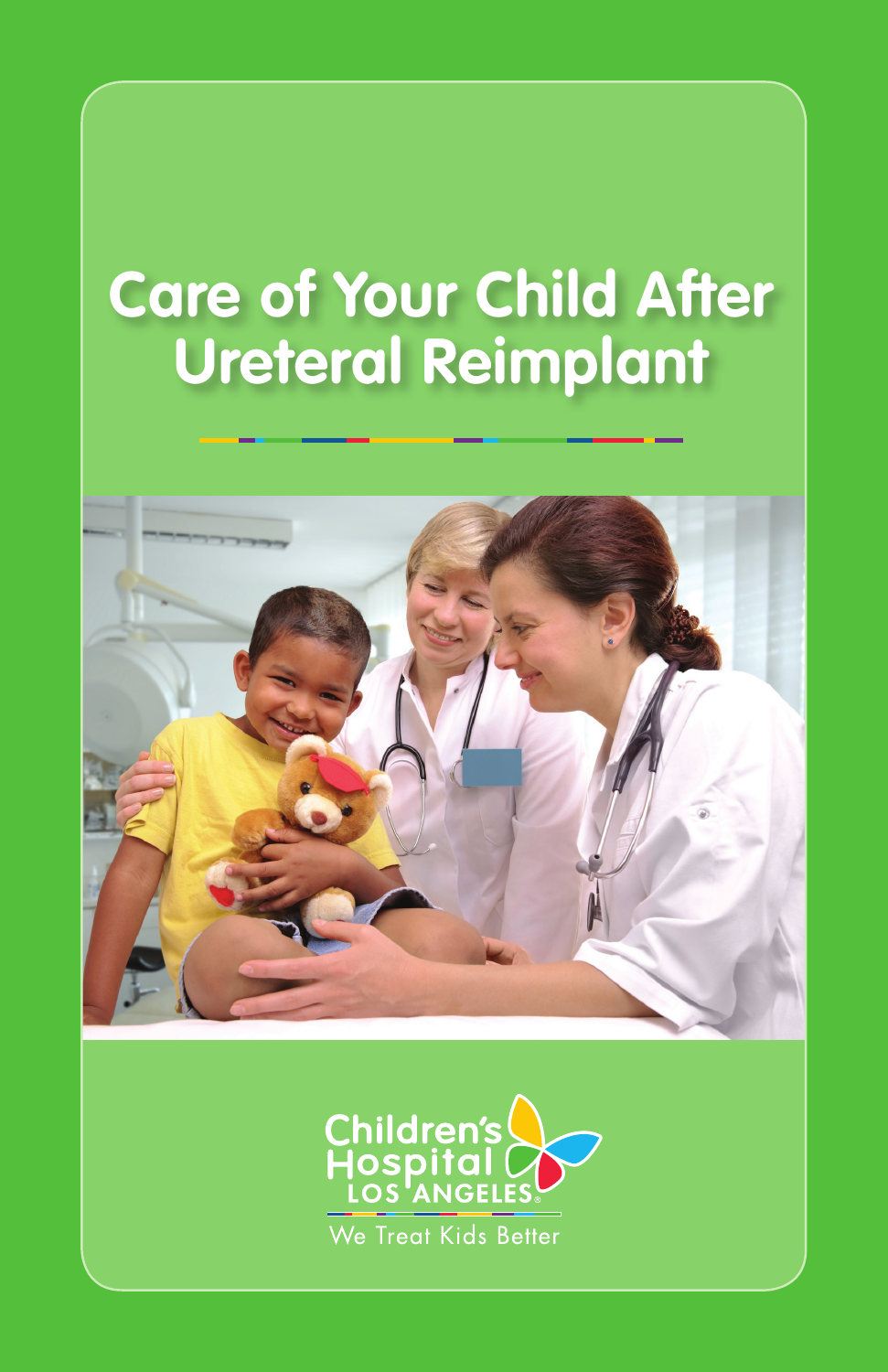#### **Care of Your Child After Ureteral Reimplant**

Ureters are the tubes that carry urine from the kidneys to the bladder. Normally, the ureter connects to the bladder so that urine enters the bladder but does not back up to the kidney. Your child has a connection of the ureters to the kidney that is abnormal, causing this back up of urine. When urine backs up in the kidney it is called "vesicoureteral reflux". Ureteral Implant Surgery corrects this.

#### **What to expect**

- It is normal to have some blood in the urine after surgery. Sometimes children have episodes of bloody urine 1-2 weeks after surgery. This is because a small scab fell off near the surgery site. This blood in the urine will go away in a few days.
- Your child may have a white glue material on their incision after surgery. This will slowly peel off on its own.
- It is important for your child to drink lots of fluids after surgery so please encourage them to do this. For the first few days after surgery, your child might not be very hungry and will not eat as much as they usually do. This is normal.
- Your child may have bladder spasms which will feel like muscle cramps below the belly button area. These last for a few minutes at a time. Your doctor will prescribe medications to help control this.
- It is normal to have some discomfort, especially where the incisions are. Your doctor will prescribe medications to help control this.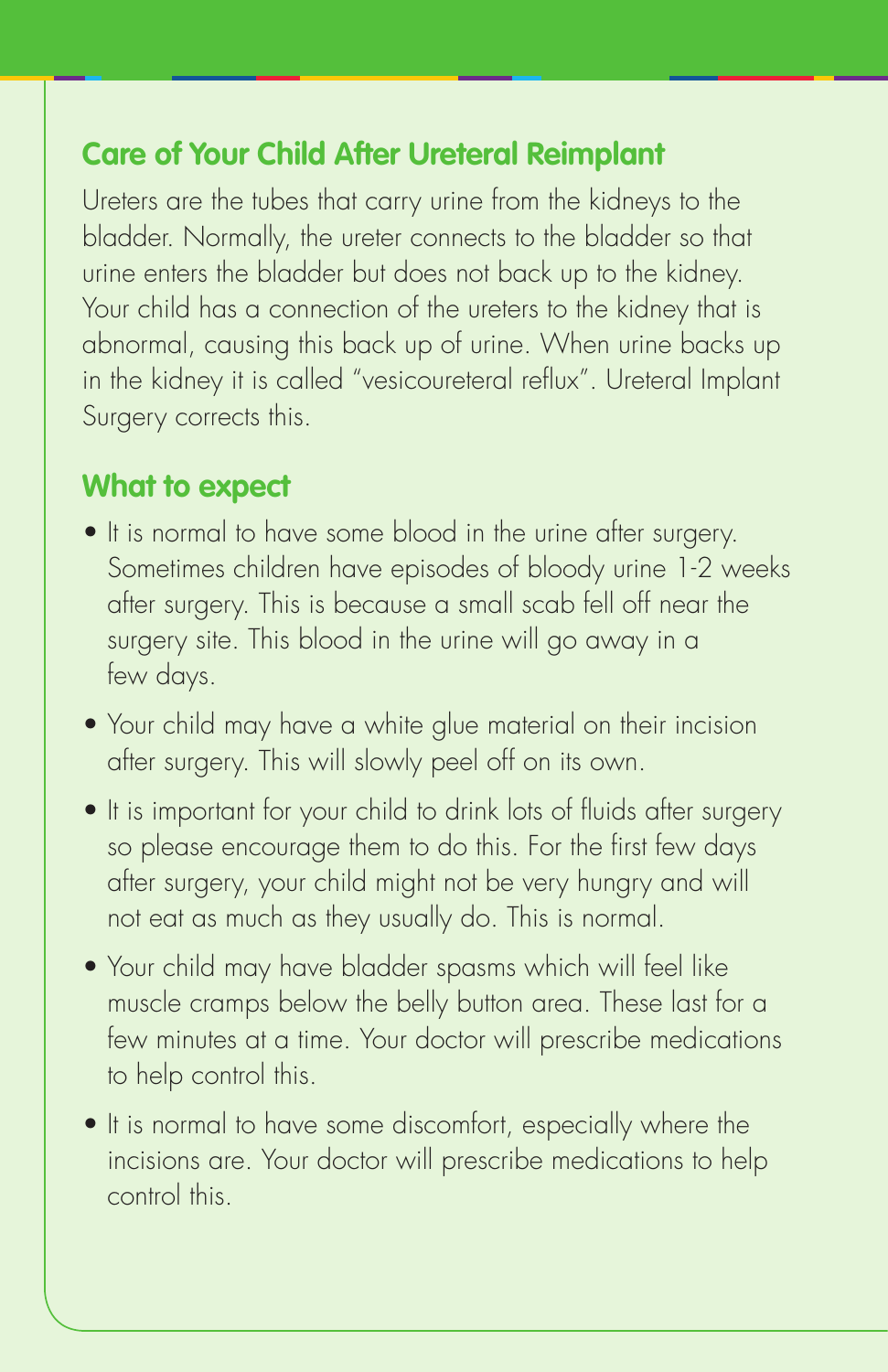# **Activity**

No rough play or contact sports for a few weeks after surgery. Your discharge instructions will say when your child can resume normal activities.

### **Bathing**

Your child may have a brief shower or a sponge bath for the first 7 days after surgery. You may resume normal bathing after this time.

### **Pain/Medications**

At the time of discharge, your child will be given prescriptions for pain medicine, bladder spasms, and constipation. Your doctor may also prescribe an antibiotic. Please give all medications as ordered by your doctor.

More constant pain is usually because of the surgery incision and not due to bladder spasms.

The medicine for bladder spasms does not help with the incision pain.

The medicine for pain and bladder spasms causes constipation. Be sure to give your child the medicine to help with constipation as ordered by your doctor.

### **Make this call the first week**

Your child will need to see the doctor about 4-6 weeks after surgery. The Urology office will call you to schedule this appointment. If you do not receive a call, please contact us at 323-361-2247.